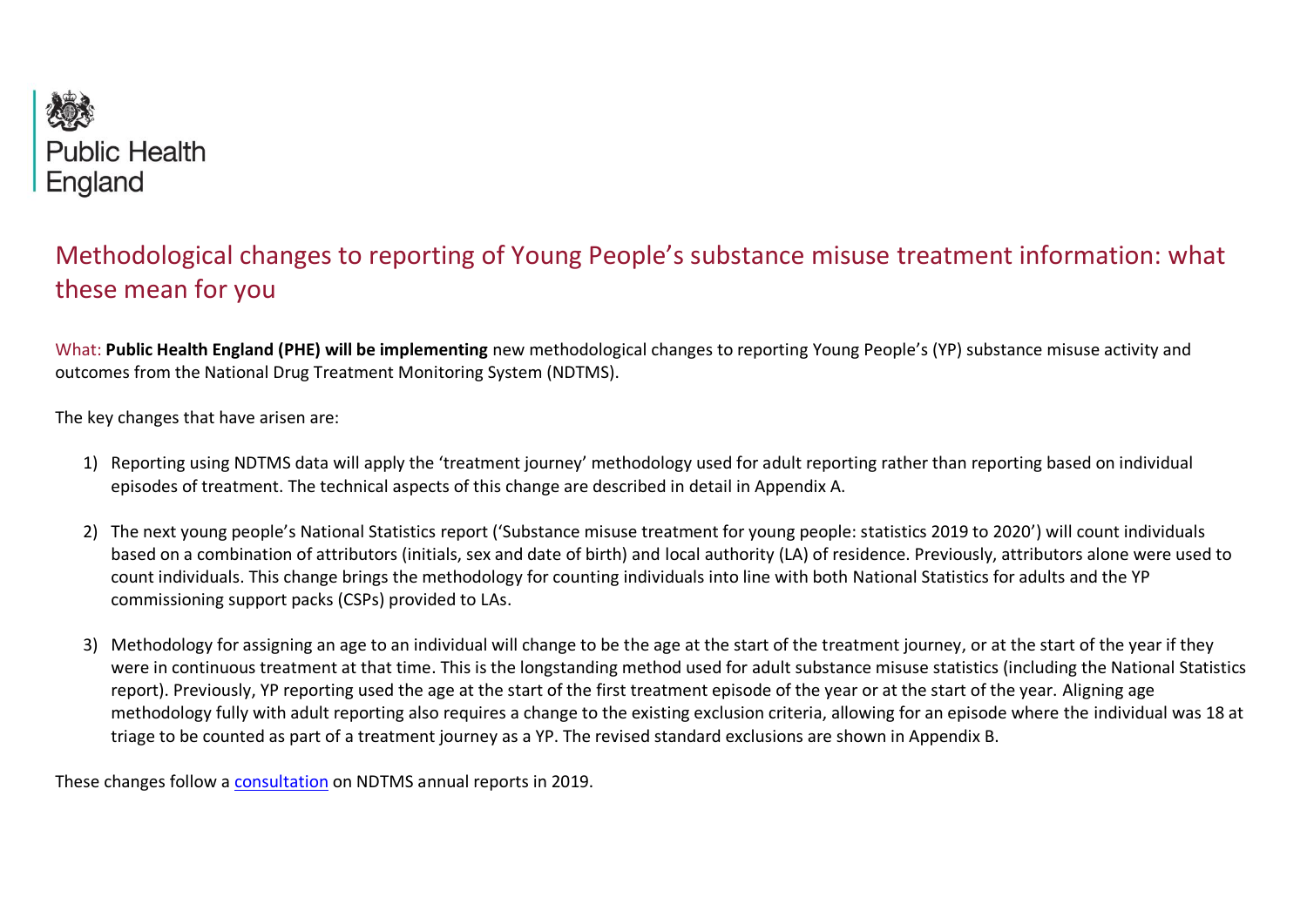Why: The key aims of these changes are:

- 1) To bring into line methodologies for YP reporting with equivalent reporting for adults where it is possible and appropriate to do so.
- 2) To ensure consistent reporting between key YP outputs (particularly the National Statistics report and the CSPs).

Expected impact: Including LA of residence within the methodology for counting individuals leads to a small increase in the total number of individuals reported as being in contact with treatment in a given period. This is due to instances of the same attributors in different LAs of residence within the same year now being treated as separate individuals instead of being counted only once.

Applied to the data used for the 2018/19 National Statistics report, this increases the total count of YP in treatment by 2%. The change will mean that national data reported in CSPs for those aged under 18 will be consistent with the data in the National Statistics report.

As the treatment journey methodology groups episodes of treatment rather than referring to the latest episode only, this can affect how information is reported for individuals. Examples of this include:

- 1) For data items where reporting is limited to those newly presenting to treatment in a given period, a YP who started an episode within the period but had a continuous treatment journey preceding the start of the period will now be disregarded.
- 2) Information from multiple episodes may now be used to identify whether individuals meet the criteria for reporting on individual items (e.g. whether certain vulnerabilities are reported). A benefit of this should be to reduce the extent of missing data. However, it may also uncover contradictions (e.g. inconsistent reporting of ethnicity between treatment episodes).

In addition to the treatment journey methodology, changes to age methodology and the exclusion criteria around age to align with adult reporting ensure that for the National Statistics reports for NDTMS an individual can only be reported in a given period as either a YP (under 18) or an adult (18 or over). It also ensures that there is no loss of information where the individual is assigned an age of 17 but aged 18 at the start of an episode which is part of an on-going treatment journey. As the previous method referred to the earliest episode of treatment in the period (regardless of treatment journey), a YP may now be assigned an older age.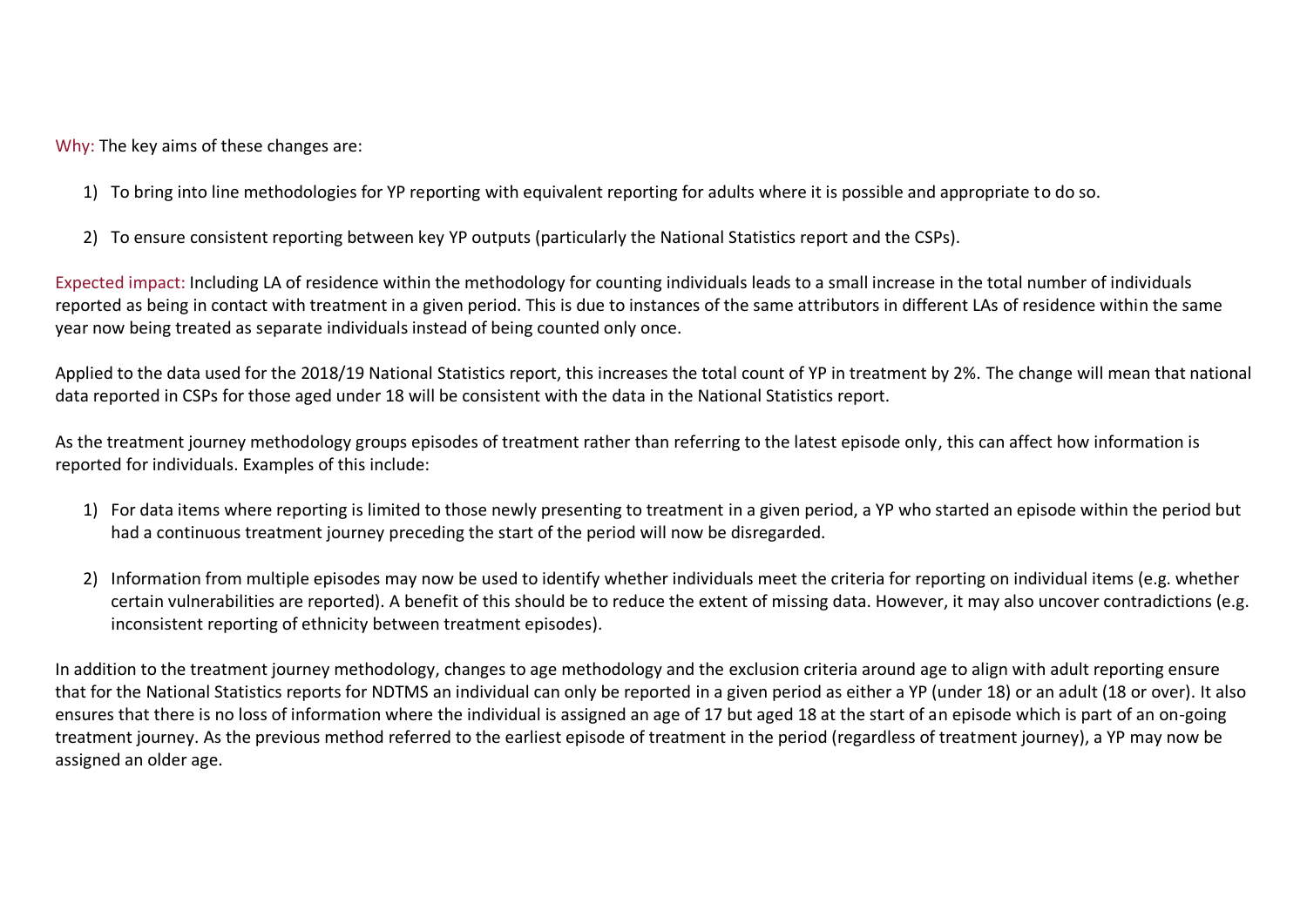There will be a full refresh of trend data items in the young people's National Statistics report and CSPs in accordance with the methodological change. Previously published reports will not be altered.

When: The proposed changes will come into effect for 2019/20 reporting, published in January 2022.

## Reports affected

- Young people's National Statistics 'Substance misuse treatment for young people: statistics 2019 to 2020'
- YP commissioning support packs provided to LAs alongside the national statistics.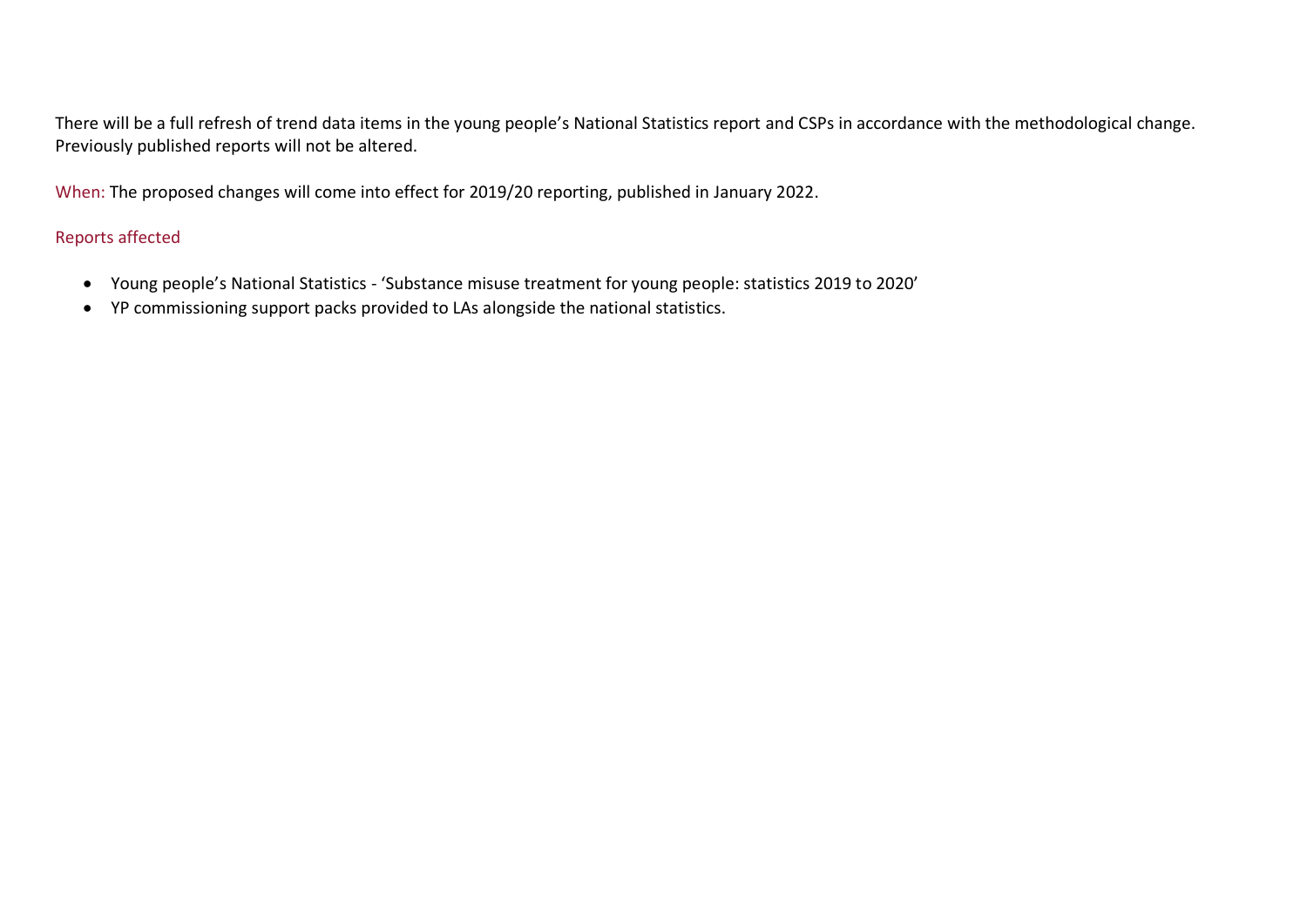## **APPENDIX A – Treatment journey methodology**

Previously, YP reporting (including National Statistics) has referred to individual episodes of treatment with a single treatment provider. For most indicators in YP reporting, the latest episode of treatment was used.

A treatment journey identifies where episodes of treatment for an individual are likely to be related, i.e. part of a continuous process of treatment. The longstanding methodology for adult reporting is to link all episodes for which the time out of treatment does not exceed 21 days. This can include concurrent or consecutive periods of treatment at different providers. If an individual is not receiving treatment from any provider for more than 21 days and starts a new episode of treatment, this would be regarded as new treatment journey. For most reporting, the latest treatment journey will now be used.

In many cases, treatment journeys consist of a single episode, in which case this change of method will have no impact. However, the effect in some more complex scenarios is shown below.

- Black lines indicate continuous episodes of care between the date a person starts the first modality and the date they are discharged from the agency).
	- Green lines indicate periods of  $\leq 21$  days between discharge and starting a treatment modality in another episode.
	- Red lines indicate periods of > 21 days between discharge and starting a treatment modality in another episode.

|          | <b>Agency and period of treatment</b> |  | <b>Outcome</b>            | <b>Effect for reporting</b><br>(using latest) |
|----------|---------------------------------------|--|---------------------------|-----------------------------------------------|
| Agency A |                                       |  | 1 journey, 1<br>episode   | Unchanged                                     |
| Agency A |                                       |  | 2 journeys, 2<br>episodes | Unchanged                                     |
| Agency A |                                       |  |                           | Unchanged                                     |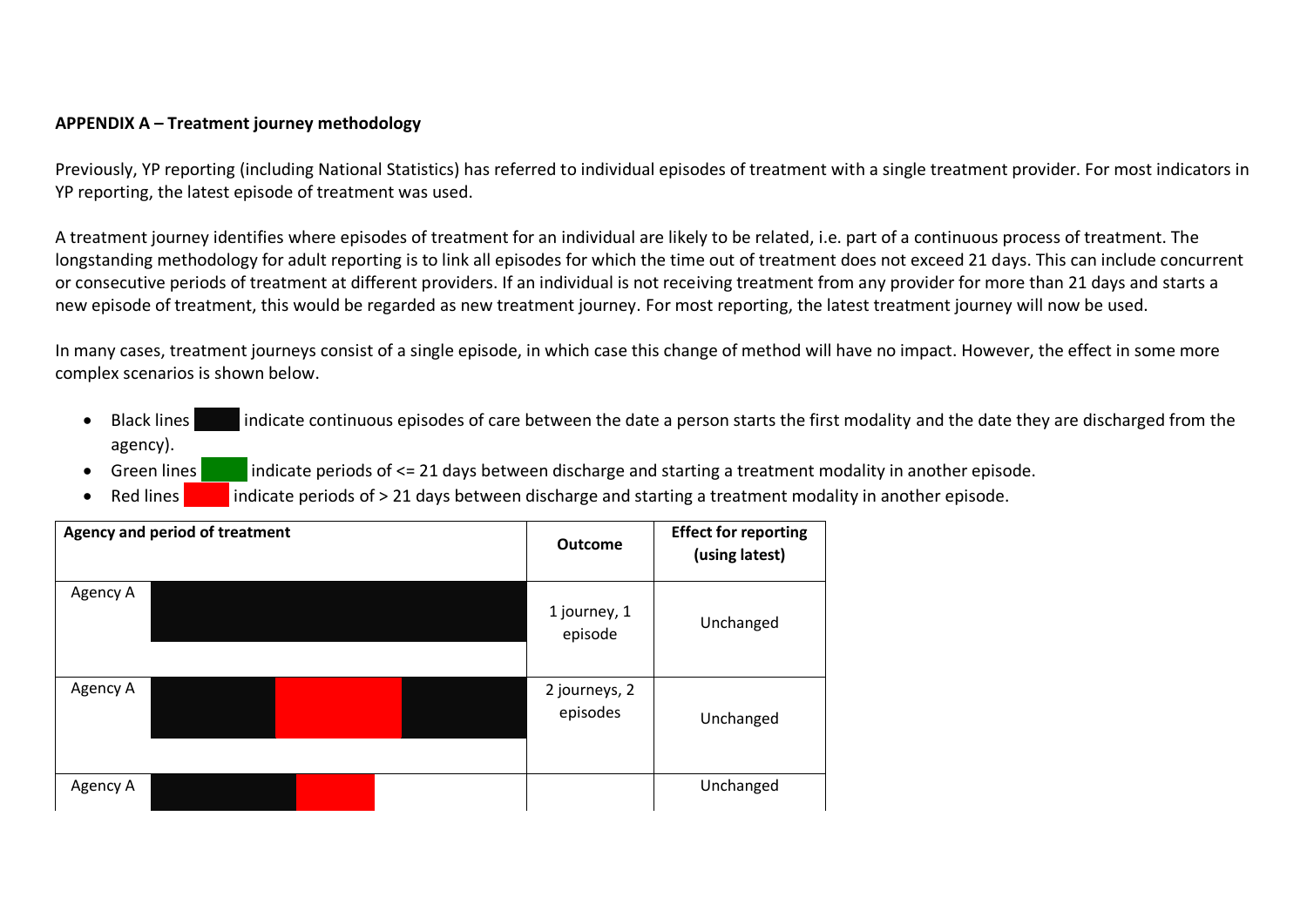| Agency B |  | 2 journeys, 2<br>episodes |                                                                                                |
|----------|--|---------------------------|------------------------------------------------------------------------------------------------|
| Agency A |  | 1 journey, 2              | Now reported from<br>journey start at<br>Agency A (previously                                  |
| Agency B |  | episodes                  |                                                                                                |
|          |  |                           | episode start at<br>Agency B)                                                                  |
|          |  |                           |                                                                                                |
| Agency A |  | 1 journey, 3<br>episodes  | Now reported from<br>journey start at<br>Agency A (previously<br>episode start at<br>Agency C) |
| Agency B |  |                           |                                                                                                |
| Agency C |  |                           |                                                                                                |

## **APPENDIX B – standard exclusions**

Records reported to NDTMS are excluded from YP reporting at the start of the process where:

- They refer to unstructured treatment provision (e.g. recovery support)
- There is no relevant substance reported (i.e. substance is missing or only nicotine and/or caffeine are reported)
- Dates are in an impossible sequence (e.g. discharge date precedes triage date)
- Age at triage date is less than 9\*
- The individual is not an English resident or Drug Action Team of residence (corresponds to LA) is missing
- Episodes which begin after June 30<sup>th</sup> of the next reporting year (e.g. June 30<sup>th</sup> 2020 for 2019/20 reporting)